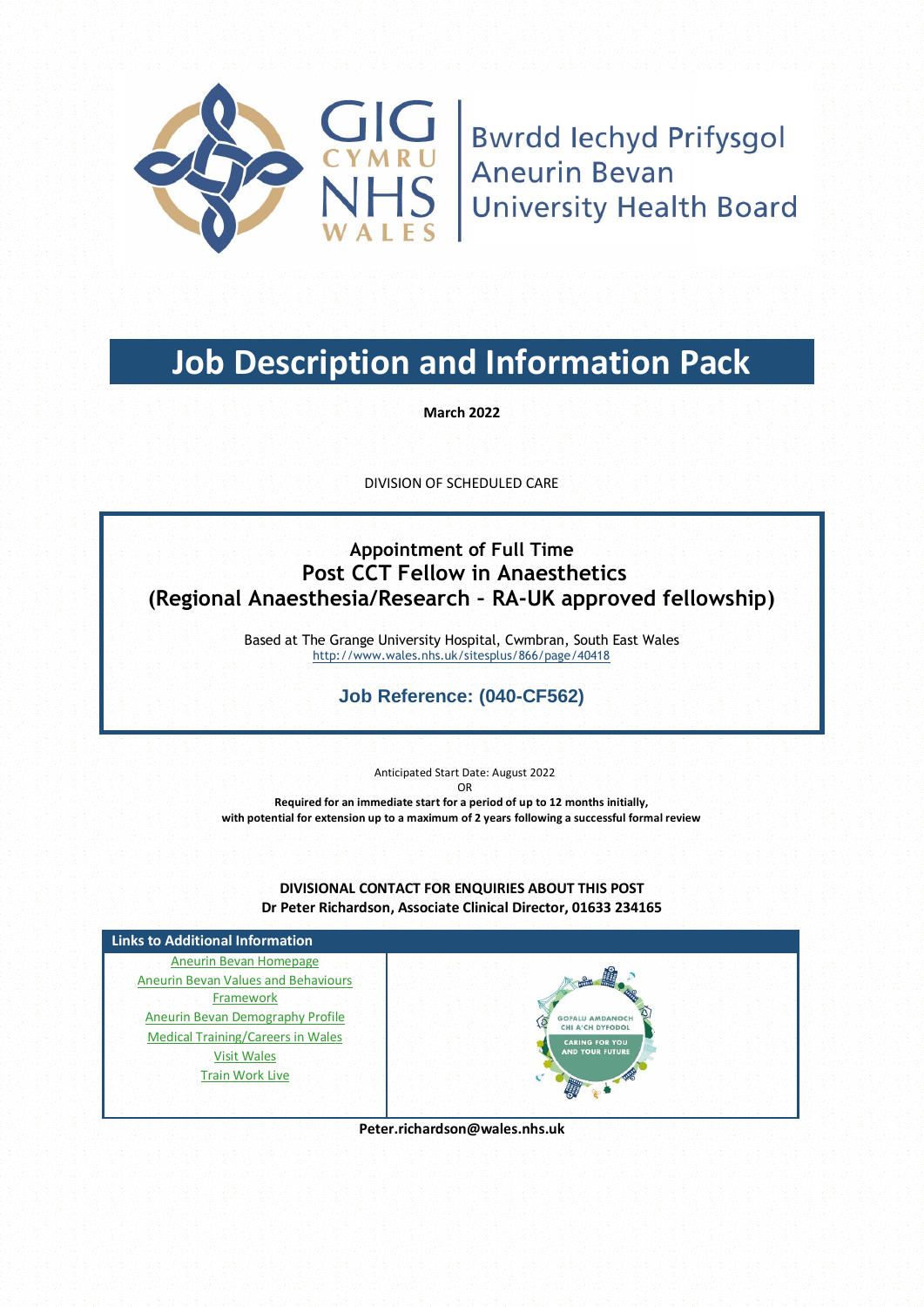Medical Resourcing Department, Ground Floor Portacabins, Llanfrechfa Grange, Cwmbran, NP44 8YN **Email**  [medicalresourcing.abb@wales.nhs.uk](mailto:medicalresourcing.abb@wales.nhs.uk) **Tel**  01633623935

## **JOB DESCRIPTION**

#### **The Job Itself**

| Title:                         | Post CCT Fellow in Anaesthetics (Regional Anaesthesia/Research) |  |  |  |  |
|--------------------------------|-----------------------------------------------------------------|--|--|--|--|
| Professionally accountable to: | Medical Director via Clinical and Divisional Directors          |  |  |  |  |
| Managerially accountable to:   | <b>Supervising Consultant</b>                                   |  |  |  |  |
| Base:                          | Grange University Hospital/ Royal Gwent Hospital                |  |  |  |  |

Other hospitals at which duties are performed: In view of the fact that the organisation is currently undertaking a review of its services and the locations at which they are undertaken, it is important to be aware that work patterns may change and the place(s) of duties modified.

The Clinical Strategy of the Health Board is under constant development and the job holder may be required to undertake different duties agreed at the time of appointment.

#### **Purpose of the Post and General Responsibilities**

This post is based at the anaesthetic department at the Grange University Hospital, Cwmbran, and the Royal Gwent Hospital, Newport, within the Aneurin Bevan University Health Board. The Grange University Hospital is a specialist services and Critical Care centre in South East Wales. The Royal Gwent Hospital is a major elective and day surgery centre supported by a 9 bedded post-operative care unit which has 24 hour anaesthetic staffing. St Woolos Hospital, Nevill Hall Hospital and Ysbyty Ystrad Fawr all operate as additional day surgery centres within the Health Board.

The Anaesthetic Directorate provides services to more than 30 theatres across the Health Board. As well as undertaking elective theatre lists, we provide 24 hour cover for all emergency surgery, including vascular and trauma, the obstetric unit and the cardiac arrest team. There is a 24 bedded adult critical care unit supported by an outreach team and an active acute and chronic pain management service supported by a team of pain nurses.

The Grange University Hospital has been designed as a specialist critical care centre and, as such, is the site for all critical care services, including paediatric HDU and NICU, all emergency surgery, the emergency department, and the obstetric unit. This newly formed obstetric unit is anticipated to have around 5500 deliveries per year supported by 2 emergency theatres and a dedicated elective theatre.

The successful candidate will participate in the Senior Registrar on call rota (currently 1:9). The remainder of their clinical activities can be tailored towards their specific interests (see specific responsibilities – below). The applicant will be expected to have completed specialist training by the time of commencing this post. Ability to demonstrate prior interest and experience in perioperative medicine is desirable.

This role will encompass activities across multiple sites within Aneurin Bevan University Health Board, both for service provision and individual career development, thus giving broad and varied work experience.

Newport is Wales' fastest growing city, situated in the South East of the country. It is a popular place to live and work. It is close to the capital, Cardiff, as well as the beautiful countryside and coastline that this part of the world offers. The M4 runs through Newport, affording excellent transport links to the rest of the country.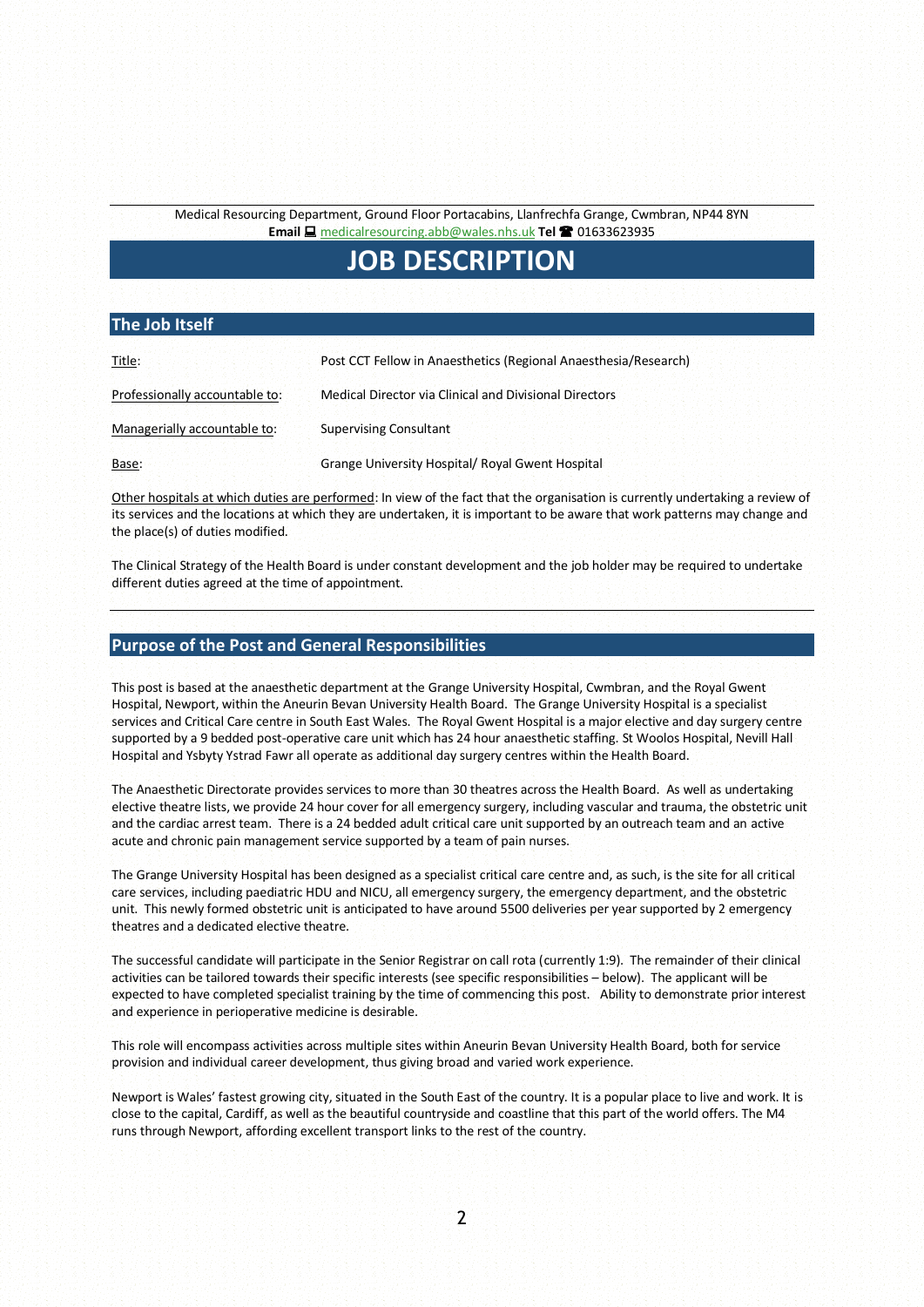#### **Specific Responsibilities of the Post**

This innovative post will be the first in the country to follow the new Regional Anaesthesia UK (RA-UK) framework for a Post-CCT Fellowship in Regional Anaesthesia. As such the purpose of the post is to provide the successful applicant with the opportunity to continue the development of their clinical skills in regional anaesthesia and research/academic activities in this area. Current Post-CCT Fellows have organised and taught on national courses, contributed to numerous research projects and are leading the Regional Anaesthesia UK (RA-UK) Research Priority Setting Project.

The regional anaesthesia team at ABUHB offers a wealth of experience which the fellow can draw upon; there are dedicated awake regional anaesthesia lists for upper limb (shoulder and forearm/hand), as well as foot and ankle surgery, and established practice for using regional analgesia across general and orthopaedic surgical specialties. The Fellow will deliver regional anaesthesia-based care for at least one list/week. Provisional discussions have taken place on offering Fellows the chance to observe practice in other departments, such as the successful block room model at South Tyneside & Sunderland NHS Foundation Trust (Dr Nat Haslam), and other prominent centres of regional anaesthesia in the UK including Glasgow (Prof Alan Macfarlane) and Newcastle (Dr Jonathan Womack). These or other visits would be subject to the availability of suitable training opportunities and arranged on a case-by-case basis.

The consultant supervisor for the post is Dr James Bowness, an experienced researcher with ongoing involvement in multiple national projects as part of the RA-UK Research Network and who has close links to teaching through regional anaesthesia and anatomy courses. Non-clinical activities might involve research projects in regional anaesthesia, anatomy, ultrasound, artificial intelligence, and other associated technology, including engagement with industry. Specific time within the job plan will be provided to support these non-clinical activities on a negotiable basis, up to 50% apart from oncall commitments. The post is advertised as a six month position but may be extended to 12 months subject to review and approval by the Fellow and Department.

The appointed candidate will be expected to aim for acceptance of at least one manuscript in a peer review journal and present at (minimum) one major/international conference in a related field. Attendance at such events is encouraged and justifiable expenses will be supported. Teaching opportunities will be plentiful and may involve delivering a standardised regional anaesthesia training programme throughout the health board and/or specific courses, including Anatomy for the FRCA (www.anatomyfrca.com).

This is an evolving Fellowship. The incumbent Fellow will have the chance to shape their own role and the experience for future applicants. The successful applicant will be motivated and able to rapidly develop independence in formulating and leading research and/or education projects. Innovation is encouraged, such as novel strategies to attract funding and implement project ideas.

The post holder has a general duty of care for their own health, safety and wellbeing and that of work colleagues, visitors and patients within the hospital. This statutory duty is in addition to any specific risk management or clinical governance accountabilities associated with the post.

Finally, the post holder is expected to:

- Observe the rules, policies, procedures and standards of Aneurin Bevan University Health Board together with all relevant statutory and professional obligations
- Observe and maintain strict confidentiality of personal information relating to patients and staff
- $\Box$  Be responsible, with management support, for their own personal development and to actively contribute to the development of colleagues

#### **Review**

This job description will be regularly reviewed. It is intended as a guide to the general scope of duties and is not intended to be definitive or restrictive. It is expected that some of the duties will change over time and this description will be subject to review in consultation with the post holder.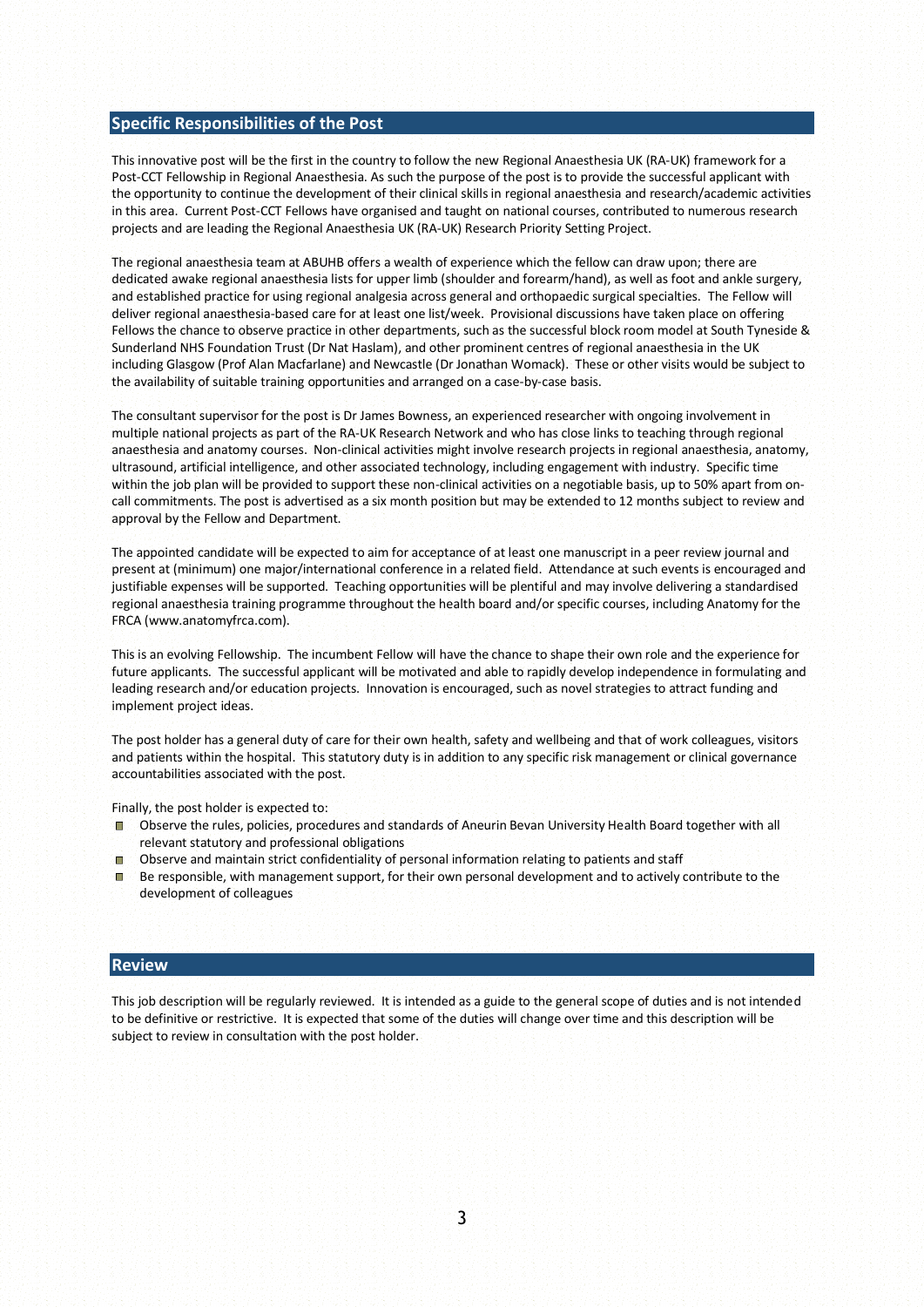# **PERSON SPECIFICATION**

# **Post CCT Fellow in Anaesthetics**

| CRITERIA                                                                                                                                                                                                                                                                                                                                                                                                                                                                                                                                                                                                                         | <b>Essential</b>        | <b>Desirable</b> | <b>Application</b> | <b>Interview</b> | <b>Does Not</b><br>Meet (DNM)<br>Meets (M)<br>Exceeds (E) |
|----------------------------------------------------------------------------------------------------------------------------------------------------------------------------------------------------------------------------------------------------------------------------------------------------------------------------------------------------------------------------------------------------------------------------------------------------------------------------------------------------------------------------------------------------------------------------------------------------------------------------------|-------------------------|------------------|--------------------|------------------|-----------------------------------------------------------|
| <b>Qualifications</b>                                                                                                                                                                                                                                                                                                                                                                                                                                                                                                                                                                                                            |                         |                  |                    |                  |                                                           |
| Eligible to hold full registration and a licence<br>to practice with the GMC                                                                                                                                                                                                                                                                                                                                                                                                                                                                                                                                                     | $\checkmark$            |                  | $\checkmark$       |                  |                                                           |
| - Valid Certified Basic Life Support Skills (or<br>equivalent international qualifications) OR<br>- Valid Certified Advanced Life Support Skills<br>(or equivalent international qualifications)<br>- mandatory for all Cardiac Arrest Teams<br>(Paeds, Neonatal, Adult Services)                                                                                                                                                                                                                                                                                                                                                | $\checkmark$            |                  | $\checkmark$       |                  |                                                           |
| CCT in Anaesthesia (or equivalent) by time of                                                                                                                                                                                                                                                                                                                                                                                                                                                                                                                                                                                    | $\overline{\checkmark}$ |                  | ✓                  |                  |                                                           |
| taking up post                                                                                                                                                                                                                                                                                                                                                                                                                                                                                                                                                                                                                   |                         |                  |                    |                  |                                                           |
| <b>Experience</b>                                                                                                                                                                                                                                                                                                                                                                                                                                                                                                                                                                                                                |                         |                  |                    |                  |                                                           |
| Evidence of working effectively as a part of a                                                                                                                                                                                                                                                                                                                                                                                                                                                                                                                                                                                   | $\checkmark$            |                  | $\checkmark$       | $\checkmark$     |                                                           |
| multidisciplinary team                                                                                                                                                                                                                                                                                                                                                                                                                                                                                                                                                                                                           |                         |                  |                    |                  |                                                           |
| Commitment to team approach and multi-                                                                                                                                                                                                                                                                                                                                                                                                                                                                                                                                                                                           | $\checkmark$            |                  |                    | $\checkmark$     |                                                           |
| disciplinary working                                                                                                                                                                                                                                                                                                                                                                                                                                                                                                                                                                                                             |                         |                  |                    |                  |                                                           |
| Evidence of training in/experience of                                                                                                                                                                                                                                                                                                                                                                                                                                                                                                                                                                                            |                         | ✓                | ✓                  | ✓                |                                                           |
| research                                                                                                                                                                                                                                                                                                                                                                                                                                                                                                                                                                                                                         |                         |                  |                    |                  |                                                           |
| Evidence of special interest in obstetric                                                                                                                                                                                                                                                                                                                                                                                                                                                                                                                                                                                        |                         | ✓                |                    |                  |                                                           |
| anaesthesia                                                                                                                                                                                                                                                                                                                                                                                                                                                                                                                                                                                                                      |                         |                  |                    |                  |                                                           |
| Previous experience of working in the NHS or                                                                                                                                                                                                                                                                                                                                                                                                                                                                                                                                                                                     | $\checkmark$            |                  | $\checkmark$       | ✓                |                                                           |
| equivalent                                                                                                                                                                                                                                                                                                                                                                                                                                                                                                                                                                                                                       |                         |                  |                    |                  |                                                           |
| 12 months experience after full GMC<br>registration or equivalent and evidence of<br>achievement of Foundation competences<br>from a UKFPO affiliated Foundation<br>Programme or equivalent in line with GMC<br>standards/Good Medical Practice including:<br>Make the care or your patient your first<br>$\bullet$<br>concern<br>Protect and promote the health of<br>۰<br>patients and of the public<br>Provide a good standard of practice and<br>$\bullet$<br>care<br>Treat patients as individuals and respect<br>۰<br>their dignity<br>Work in partnership with patients<br>۰<br>Be honest and open and act with integrity |                         | ✓                | $\checkmark$       |                  |                                                           |
| Previous experience in speciality                                                                                                                                                                                                                                                                                                                                                                                                                                                                                                                                                                                                |                         | ✓                | ✓                  | $\checkmark$     |                                                           |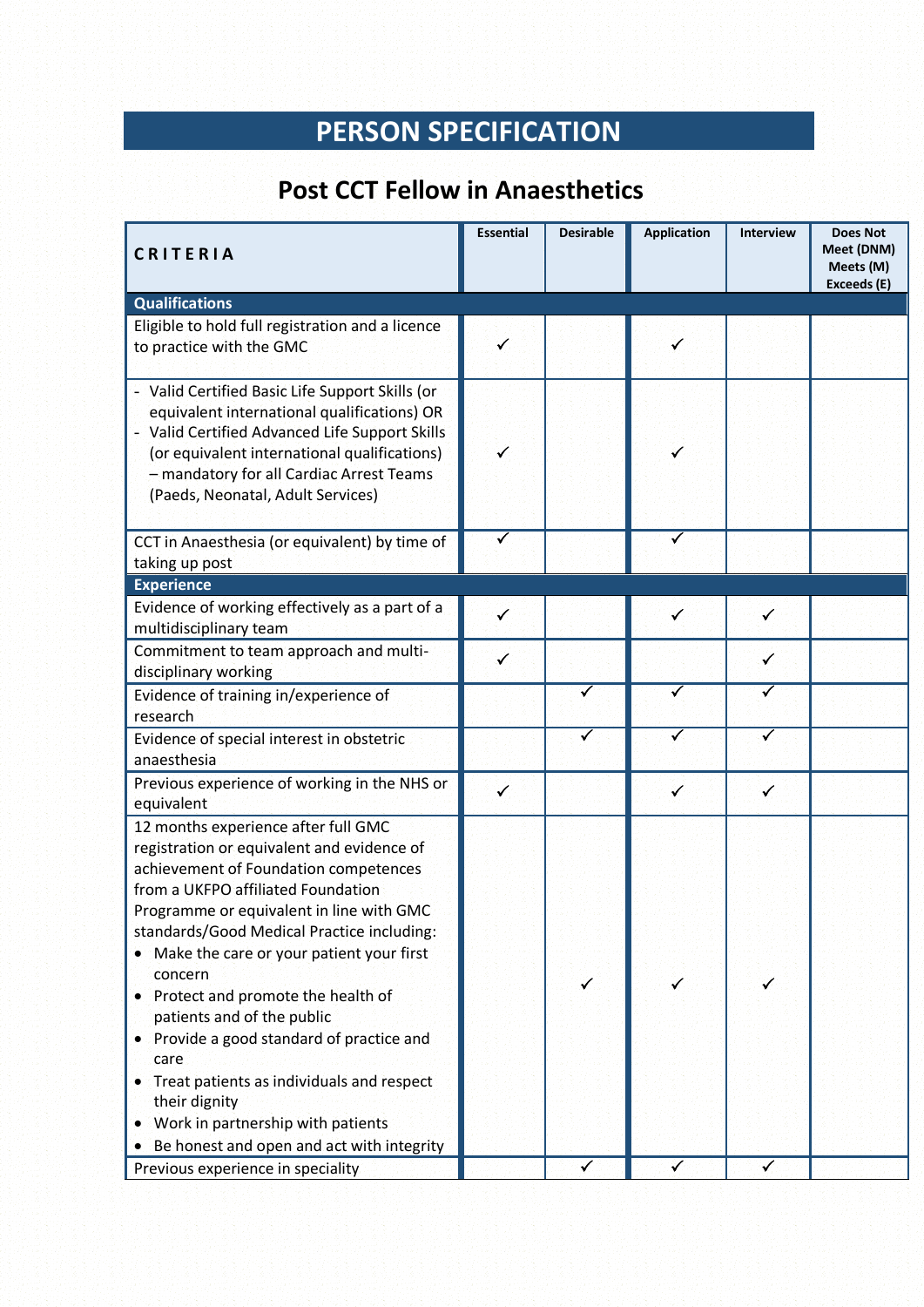| <b>Skills &amp; Abilities</b>                                                                                                                           |  |  |   |  |  |  |  |
|---------------------------------------------------------------------------------------------------------------------------------------------------------|--|--|---|--|--|--|--|
| Demonstrable skills in written and spoken<br>English adequate to enable effective<br>communication about medical topics with<br>patients and colleagues |  |  |   |  |  |  |  |
| Is up to date and fit to practise safely                                                                                                                |  |  |   |  |  |  |  |
| Evidence that career progression is consistent<br>with personal circumstances                                                                           |  |  |   |  |  |  |  |
| Evidence that present achievement and<br>performance is commensurate with totality<br>of period of training                                             |  |  |   |  |  |  |  |
| <b>Personal Attributes</b>                                                                                                                              |  |  |   |  |  |  |  |
| Flexible and adaptable to competing<br>demands                                                                                                          |  |  |   |  |  |  |  |
| Ability to travel between sites to meet the<br>needs of the service                                                                                     |  |  | √ |  |  |  |  |
| Ability to undertake on-call/shift working                                                                                                              |  |  |   |  |  |  |  |
| Commitment to modern practices                                                                                                                          |  |  |   |  |  |  |  |
| Ability to speak Welsh or willingness to learn                                                                                                          |  |  |   |  |  |  |  |